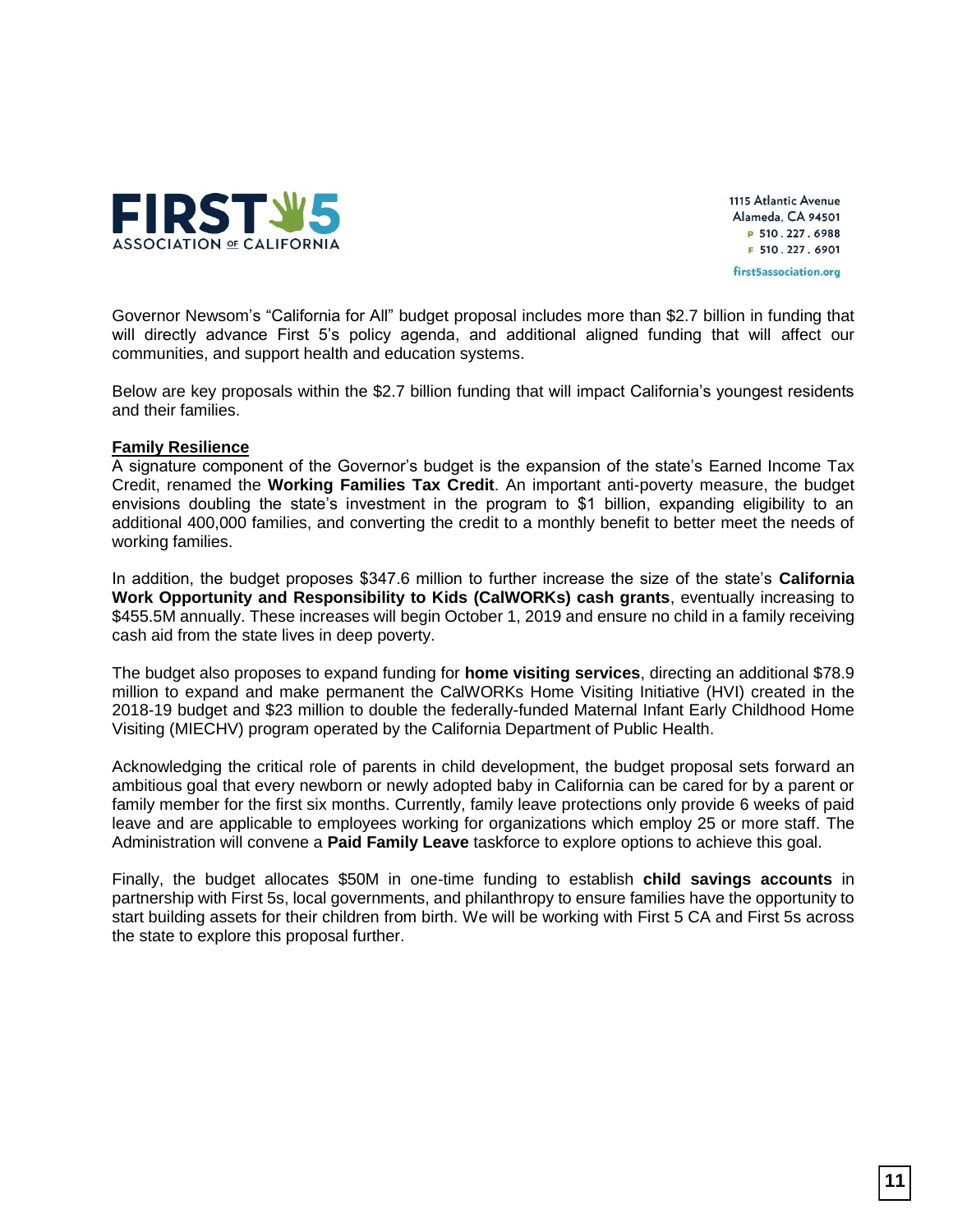# **Child Health**

Acknowledging the importance of early identification and intervention, the Governor's budget includes \$105 million to support child and family health screenings.

With the goal of better connecting families and young children to appropriate early intervention services, the Governor proposes \$45 million in state and federal funding to ensure all families on Medi-Cal receive **Adverse Childhood Experiences** (ACEs) screens. The state Department of Health Care Services will establish a working group to build the screening tools and practice guidelines for young children, and we expect engage with state leaders to further refine the proposal.

The budget also includes \$60 million in state and federal funding to increase **developmental screening** rates for young children. Aligned with our advocacy for AB 11 in 2018, the budget outlines the American Academy of Pediatrics' recommendations for developmental screening.

On a debrief call about the budget, Jennifer Kent, director of DHCS, said they will add a new code for trauma screenings, since it's not reimbursed currently, and provide more guidance to providers on codes for developmental screening. DHCS hasn't yet considered the effect on referrals/intervention, but "that may come up in the May Revise once we know what the uptake looks like," she said. First 5 Association is excited to work with the administration on this, drawing upon our AB 11 background and experience.

Finally, building upon expansion of the **Black Infant Health** program last year, the budget provides an additional \$7.5 million to further address disparities in infant and maternal mortality for African American women.

### **Early Learning**

Building upon progress made over the past three years to expand access to early care and education, the Governor's budget invests significant resources to strengthen the state's early learning system.

The proposal allocates \$750 million in one-time funding directed toward local education agencies to remove barriers to **full school-day, full school-year kindergarten**, and an additional \$500 million in one-time funding to improve child care infrastructure, including support for **professional development** and **facilities**. In addition, the California State University system would receive \$247 million in one-time funding which could be used to expand child care facilities for students with young children.

Ongoing funding is proposed to ensure all children eligible for the **California State Preschool Program** (CSPP) have access to services. \$125 million would provide an additional 180,000 full-day, full-year spaces in 2019-20, increasing to 200,000 students by 2022. In addition to funding, the budget envisions changing policy to remove barriers to access by eliminating the current requirement that parents show proof of employment or enrollment in higher education to receive access to full-day programs.

Despite these significant and historic investments, the Governor acknowledges that there will still be significant gaps in the state's early learning system, especially access to infant and toddler care, and proposes allocating \$10 million to develop, in partnership with the State Board of Education, Department